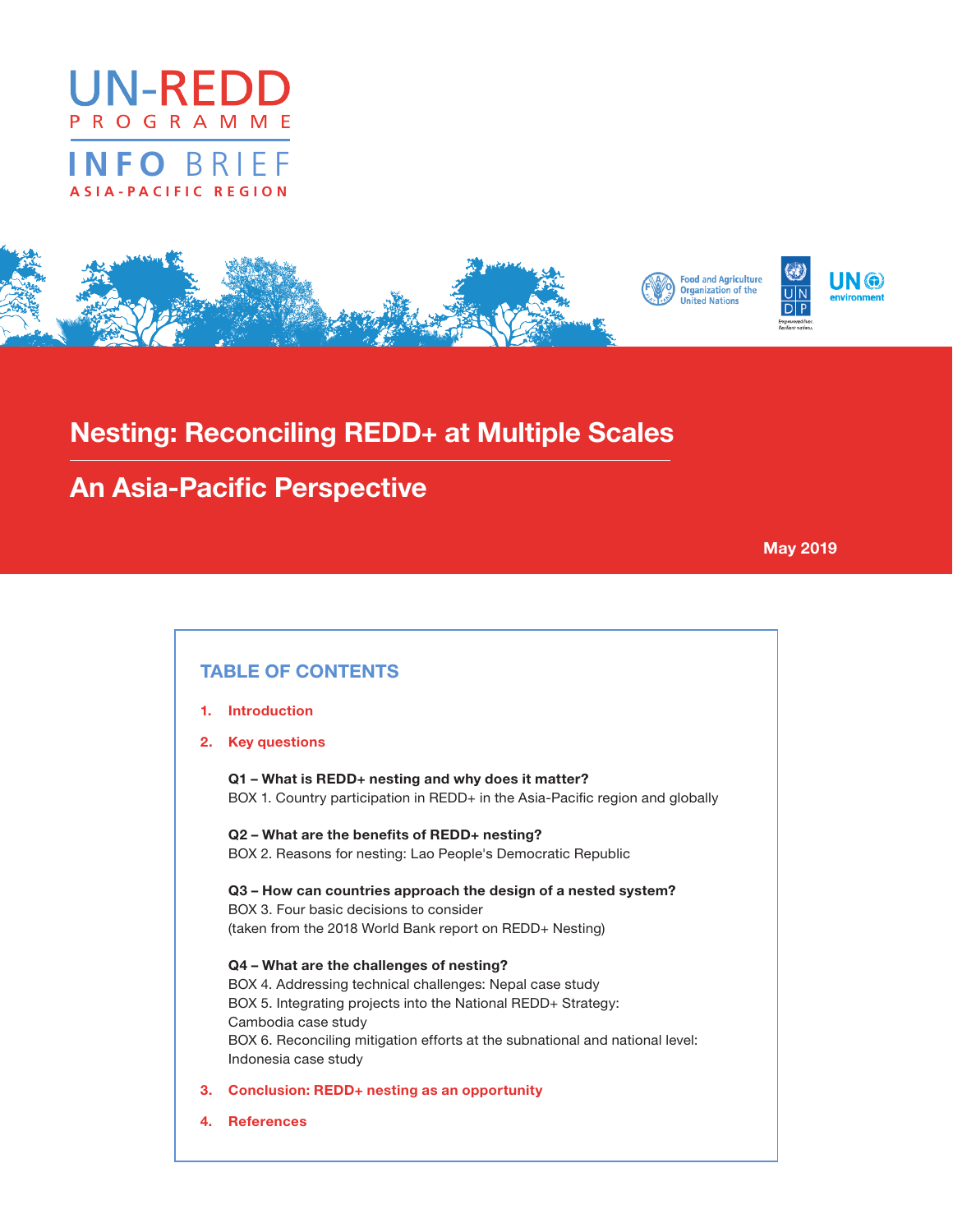## 1. INTRODUCTION

Forests can play a major role in meeting the goals of the Paris Climate Agreement. The land sector as a whole can contribute over 30 per cent<sup>1</sup> of the **mitigation** needed to achieve global climate targets, particularly through activities that reduce emissions from deforestation and forest degradation, promote sustainable management of forests, and conserve or enhance forest carbon stocks (REDD+).

However, achieving large-scale emissions reductions in the forest sector is challenging. Unlike, for example, a power plant emitting greenhouse gases (GHGs) from fossil fuels, emissions from forests are spread across the landscape and driven by multiple actors.

Actions contributing to REDD+ objectives can be implemented at different scales. Programmes or initiatives that are implemented across a whole country, or across an entire subnational jurisdiction (such as a state or province), have the potential to be transformational – by reforming broad governance, landscape management and government policies – but are also dependent on resources to engage local actors. Local actions through REDD+ projects can be highly successful and move faster than national-level developments, but they usually cover a smaller area and may be hampered by the lack of a policy framework. Both jurisdictional and project approaches have the ability to access and integrate a range of financial streams – which often differ – and should therefore be considered when structuring a REDD+ project or programme.

National REDD+ programmes and local REDD+ projectrelated efforts could thus be mutually beneficial. However, since they tend to follow different guidelines or requirements, particularly regarding how "results" are measured, it is necessary to use coordinated approaches and to reconcile measurement systems.

Countries in the Asia-Pacific region and beyond are preparing to report on the results of implementing their REDD+ strategies, and some are seeking results-based payments at the subnational or national level. In doing so, they need to take stock of relevant initiatives to avoid what is referred to as "double payment", whereby emissions reductions are paid for twice. If countries are selling emissions reductions internationally, they may need to consider how they will avoid "double counting" under the Paris Agreement<sup>2</sup> and how such sales fit into their vision for achieving their nationally determined contribution (NDC), which is their commitment to the global climate change agenda.

This policy brief examines the key issues that countries face in making sure REDD+ efforts at various scales contribute to the same goal – supporting sustainable development, while reducing overall emissions (or increasing removals) from forests to mitigate climate change. As nesting is still a nascent concept, lessons from its early experiences are not yet widespread. The objective of this paper is to share some real-world examples from the Asia-Pacific region to inspire other countries developing their REDD+ efforts to best reconcile local actions across the landscape that can contribute to national mitigation.

## 2. KEY QUESTIONS

#### Q1 – What is REDD+ nesting and why does it matter?

There are as many drivers of deforestation and forest degradation that lead to forest emissions as there are ways to mitigate them. In a given area, various actors – from local communities to private companies – may all be engaged in actions that reduce emissions, from sustainable agricultural intensification to reforestation and forest restoration plans. At the same time, the national government may implement land-tenure reform. All these actions contribute to reducing emissions resulting from deforestation and forest degradation.

This is why achieving large-scale mitigation in the land sector requires collective action at different levels. In practice, this means that governments engaged in REDD+ must not only enact policy reforms, but also find ways to incentivize local actions, so that they can contribute to national mitigation goals.

"Nesting" looks at how governments can incentivize local, smaller-scale activities and integrate them with larger national (or subnational) programmes to achieve their NDC and support low-carbon development.

REDD+ nesting can be especially critical where responsibility for, and the impacts of, land management are decentralized. Nesting is also needed when countries apply for resultsbased finance at both the national and subnational levels, or if there are active REDD+ projects within the country's borders.

Before governments started to get involved in REDD+ implementation, various forest carbon projects had already been established to generate and sell emissions reductions on the voluntary carbon market, mostly to companies that wished to offset their carbon footprint. However, since the adoption of the Paris Agreement, countries now need to be particularly aware of and adequately address how

2 The Paris Agreement states under Article 6 that Parties shall avoid double counting, consistent with guidance adopted by the COP.

This estimate is constrained by cost (< US\$ 100/ton) in a 2 degree centigrade scenario up to 2030, meaning it assumes some level of fossil fuel reduction. Reference: Bronson W. Griscom el al., "Natural climate solutions," PNAS (2017). www.pnas.org/cgi/doi/10.1073/pnas.1710465114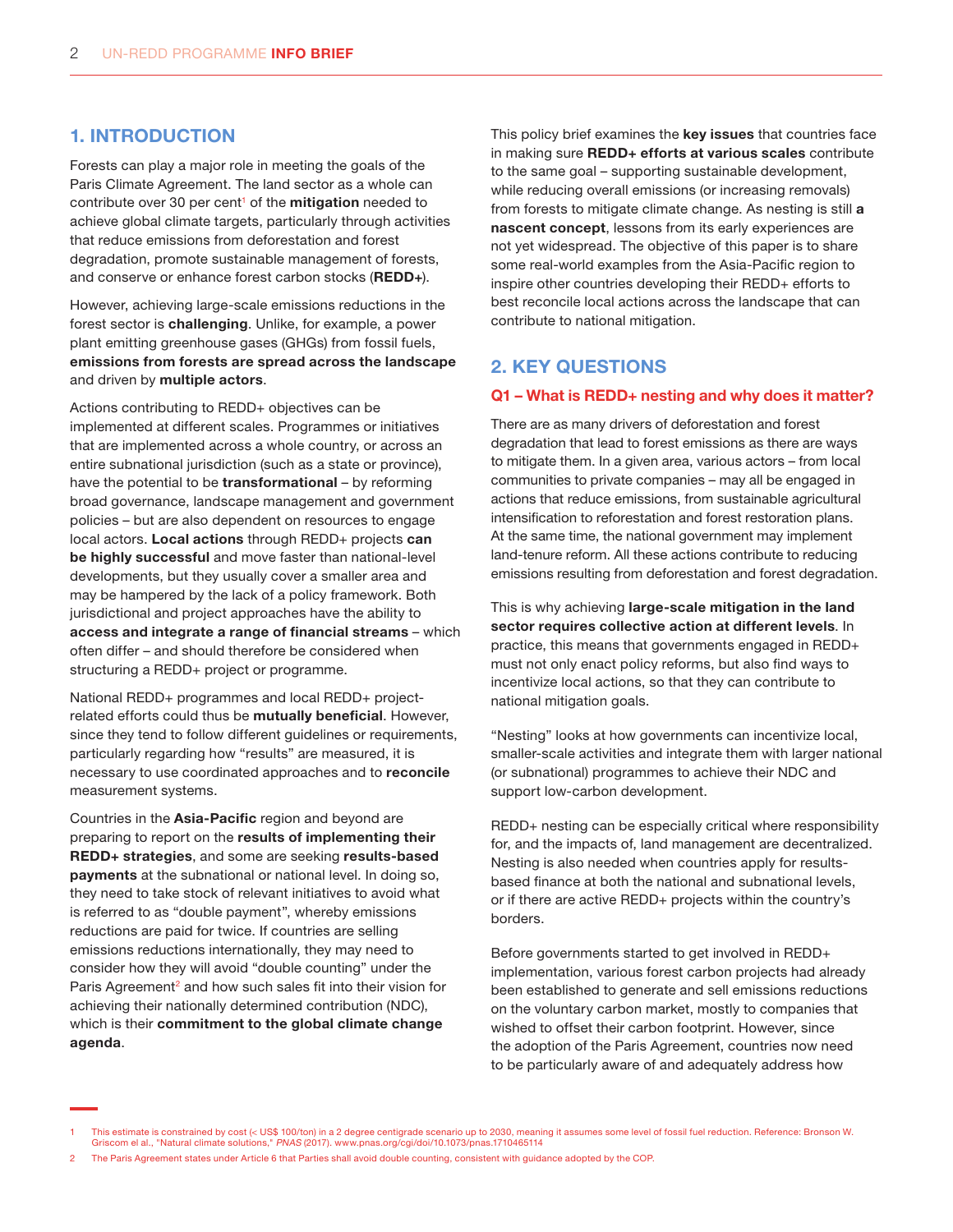carbon sales affect their overall country-level mitigation. This provides the perfect opportunity for reflecting on the relevance of nesting and future development pathways.

"Local projects were established before the country developed its forest reference level and monitoring strategy. This means we must work with the private sector actors and non-governmental organizations that lead those projects, so they can contribute to – and benefit from – national REDD+ efforts." *Chivin Leng, Forest Reference Level/* **Measurement, Reporting and Verification Coordinator,**  *Cambodia*

"For us, nesting is a way of bringing together all key stakeholders to implement REDD+, by recognizing their efforts to mitigate emissions from forests." *Mohan Prasad Poudel, Undersecretary of REDD+ Implementation Centre, Ministry of Forests and Environment, Nepal*

"We are participating in the Forest Carbon Partnership Facility (FCPF) Carbon Fund, but we also want to access results-based payments from the Green Climate Fund. We have recognized that it is important to integrate subnational and national reference level actions." **Thuỷ Nguyễn Thu,**  *Deputy Director of the National Steering Committee*  **Office for the Target Programme on Sustainable Forest**  *Development and REDD+ Implementation, Viet Nam*

#### Box 1. Country participation in REDD+ in the Asia-Pacific region and globally

Countries intending to participate in payment schemes for REDD+ need to ensure that the same results are not counted and paid for more than once at the project, subnational and national level.

By June 2018, 11 countries in the Asia-Pacific region had submitted a forest reference (emission) level (FREL/FRL) to the United Nations Framework Convention on Climate Change (UNFCCC) (Figure 1), constituting roughly one third of the 34 countries to do so worldwide. Reference levels are a benchmark for assessing a country's performance in REDD+ implementation and are one of the prerequisites to access result-based payments from the Green Climate Fund.

In parallel, several countries are also participating in results-based payment pilots for REDD+ at the subnational level. In the Asia-Pacific region, five governments have submitted Emission reduction programmes to the FCPF Carbon Fund as of June 2018, while Indonesia has also submitted a programme to the BioCarbon Fund Initiative for Sustainable Forest Landscapes.

Other elements that countries in the region are working on include safeguards - a set of social and environmental principles that need to be respected when implementing the National REDD+ Strategy and also documented alongside results. [Malaysia,](https://redd.unfccc.int/uploads/2_220_malaysia_redd_2B_sis.pdf) for example, submitted its summary of information on safeguards to the UNFCCC in 2017, and Hindu Kush Himalayan countries such as Bhutan, India, Myanmar and Nepal [have begun developing theirs.](http://lib.icimod.org/record/32698)

#### Implications of the Paris Agreement

The landmark global climate deal known as the Paris Agreement, reached in 2015, requests each country to outline its post-2020 efforts to reduce national emissions: a set of climate actions known as NDCs. By June 2018, nearly all countries pursuing REDD+ had submitted NDCs that include forest-sector actions (FAO, 2018).

The fact that the Paris Agreement requires all countries to contribute to global mitigation changes the outlook for developing countries and also changes their ability to sell emissions reductions internationally for offsetting. Countries contemplating participation in international transfers of emissions reductions will have to consider how their NDC targets can be met.



Figure 1. Emission reduction programmes in the Asia-Pacific region that have submitted reference levels to the UNFCCC, the Carbon Fund, and/or the BioCarbon Fund Initiative for Sustainable Forest Landscapes (BioCF) - (Source: FAO, 2018)

As explained in Q3, countries may use "extra" emissions reductions (i.e. those beyond reductions used to meet an unconditional NDC target) — or the finance obtained from selling them — to incentivize local actions that contribute to national mitigation goals.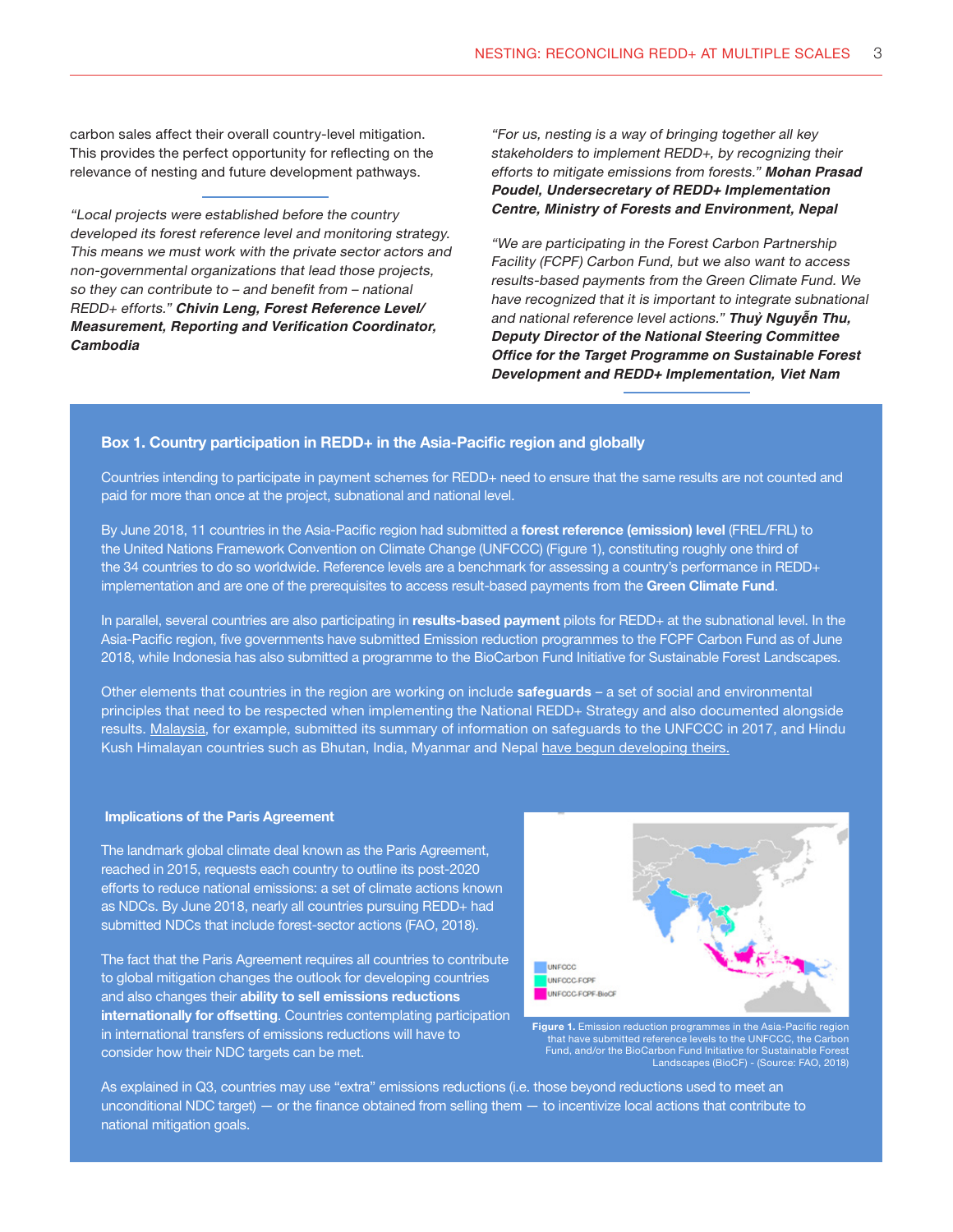#### Q2 – What are the benefits of REDD+ nesting?

Reconciling REDD+ activities at the project, subnational and national level requires a concerted effort, but this may come with even greater benefits. If well-designed, a nested system can contribute to national mitigation targets in various — and critical — ways.

Nesting of local-scale activities can attract private investment for REDD+ projects, provide lessons that can be replicated on a larger scale, and combine the impact of multiple mitigation activities being implemented by different stakeholders across the landscape, which is of particular importance where the government lacks resources to roll out REDD+ at scale.

Nesting allows countries to involve diverse actors, from local governments and indigenous peoples to agri-businesses, in achieving their national mitigation objectives. Private sector actors, for example, can simultaneously act as

### Box 2. Reasons for nesting – Lao People's Democratic Republic

Lao People's Democratic Republic (Lao PDR) is one of the countries planning to start REDD+ implementation at the subnational, rather than national, level. This is one of the reasons to consider nesting – to make sure smaller-scale activities will fit into the national system over time.

Following its acceptance into the FCPF Carbon Fund in June 2018, Lao PDR aims to roll out a REDD+ programme covering one third of its national territory. According to Khamsene Ounekham, Director of the REDD+ Office, Department of Forestry, Ministry of Agriculture and Forestry of Lao PDR, "The mitigation programme is being developed in parallel with the National REDD+ Strategy, so they are both aligned."

A second reason for Lao PDR to embrace nesting is decentralization, since provincial, district-level and even local governments hold significant authority over land management. Ounekham believes that: "To effectively reduce emissions from forests, we must provide adequate incentives to the actors making land-use decisions at various levels."

Regarding other motivations for the country to integrate small-scale REDD+ activities into larger-scale programmes, Ounekham mentions the possibility of reducing the cost of mitigation efforts, generating finance for mitigation activities and tracking the impact of policies on domestic emissions reductions.

project funders and implementers, helping to extend the reach of REDD+ activities, while companies operating agricultural supply chains can be incentivized to shift towards deforestation-free practices. Local-scale activities can also gather data on methods of addressing drivers of deforestation and forest degradation and can test approaches to providing alternative livelihoods, building materials and energy sources to local communities.

"Nesting connects REDD+ activities and actors on the ground with those at the national level, ensures equitable benefit-sharing from emissions reductions, and enhances the effectiveness and sustainability of national mitigation efforts." Mohan Prasad Poudel, Undersecretary of REDD+ Implementation Centre, Ministry of Forests and Environment, Nepal

"Nesting can be a way of ensuring consistency between projects participating in voluntary carbon markets, NDC, FRL, and national REDD+ efforts." Chivin Leng, Forest Reference Level/Measurement, Reporting and Verification Coordinator, Cambodia

"It is of utmost importance to incentivize forest stewards and the actors that make land-use decisions on the ground. REDD+ efforts will not be successful without the commitment of local stakeholders." Khamsene Ounekham, Director of REDD+ Office, Department of Forestry, Ministry of Agriculture and Forestry, Lao PDR

### Q3 – How can countries approach the design of a nested system?

The design of a nested system depends on a number of factors: a country's regulations and land-tenure system (which determines who owns and manages land and at what scale), its fiscal structure (which may either incentivize or dissuade local REDD+ activities) and the government's capacity to finance and implement REDD+ programmes across its territory. While there is no one-size-fits-all model of REDD+ nesting, a 2018 World Bank report (Approaches to REDD+ Nesting: Lessons Learned from Country **[Experiences](http://documents.worldbank.org/curated/en/670171523647847532/pdf/Approaches-to-REDD-Nesting-Lessons-Learned-from-Country-Experiences.pdf))** suggests four basic decisions to consider in its design (See Box 3).

The World Bank report shares early lessons from countries pioneering nested approaches including Australia, Brazil, Democratic Republic of Congo, Guatemala, Guyana and Zambia. It explores four high-level "typologies" that countries may consider when developing a nested system and summarizes three key technical challenges that countries face when implementing REDD+ nesting: alignment of measurement systems, reference levels and double counting.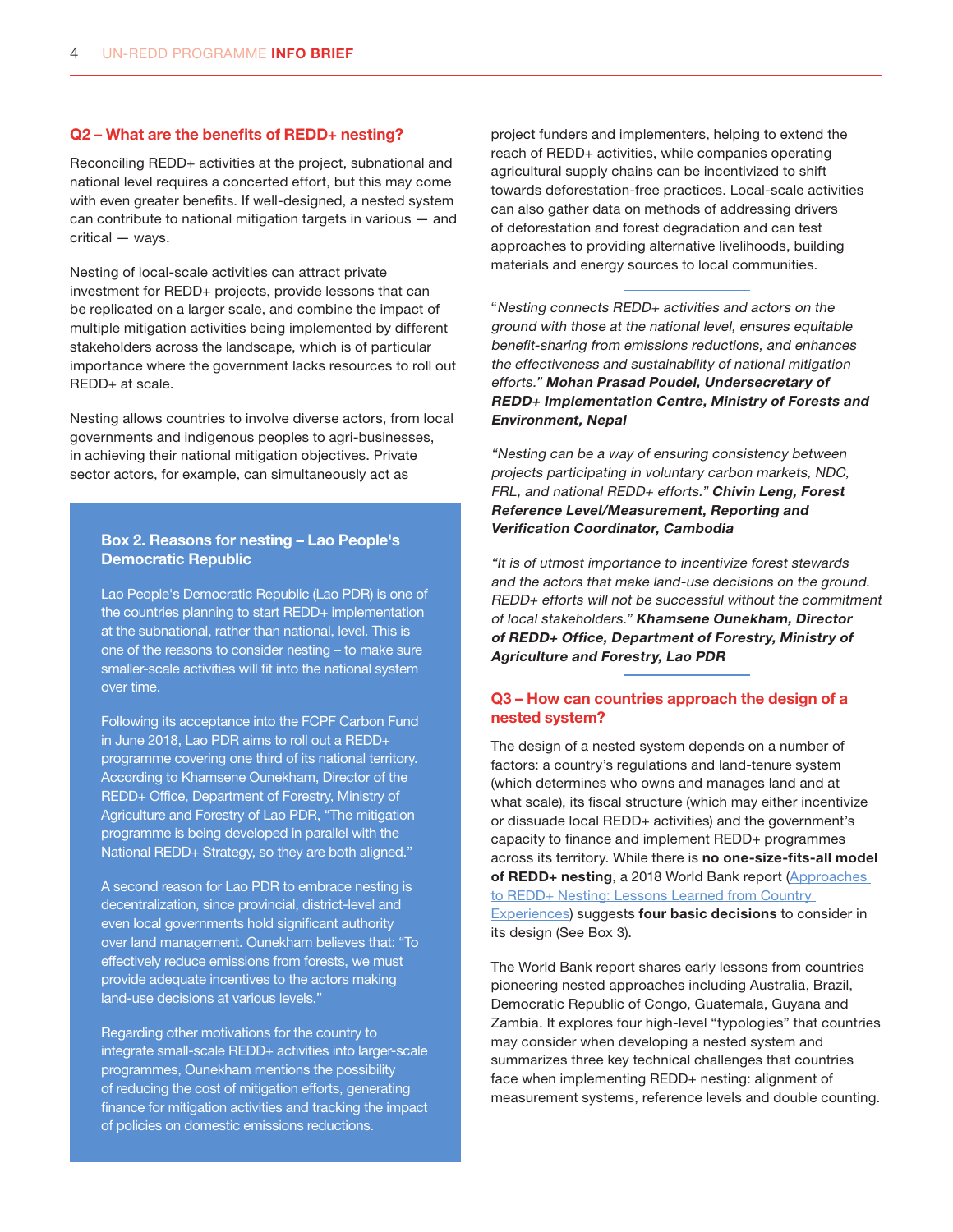#### Box 3. Four basic decisions to consider (taken from the 2018 World Bank report on REDD+ Nesting)

According to this World Bank report, the four fundamental decisions for countries to consider when designing a nested approach are as follows:

- 1. Decide whether it is more effective to provide local actors with up-front funding (ex ante finance), so they are encouraged to generate future reductions, or with rewards for past results (ex post rewards) — that is, for the emissions reductions they have already generated.
- 2. If a country chooses to reward local actors for past results (ex post rewards), it needs to also decide whether it should **allocate finance** or some of its excess emission reduction units. A country can either allocate these extra units to local actors responsible for emissions reductions, or it can sell them and share the financial benefits with stakeholders.
- 3. A country then needs to decide how benefits should be allocated among those responsible for emissions reductions, since efforts to mitigate climate change often involve both national policy implementation and local-scale activities. The difficulty lies in determining how much of the emissions reductions are due to local activities (for example, changes in fuelwood use), compared to policy changes such as the clarification of land rights and improved enforcement of laws. Despite this challenge, governments and actors on the ground can negotiate how best to share benefits from emissions reductions.
- 4. In some cases, **projects may be allowed to** generate emissions reductions separately, instead of as part of a top-down allocation system. If a country allows projects to sell emissions reductions internationally, it may have to subtract them from its NDC accounting, depending on the conditions under which the emissions reductions are sold.

Alternatively, projects can be integrated into a national system financed by the government, for example, through budget allocation, domestic trading or a carbon tax. In this case, the emissions reductions generated by projects can contribute to the country's mitigation commitments.

Countries designing a nested system need to reflect on where and how they expect mitigation to occur: Who are the actors implementing REDD+ on the ground? What efforts are they making to reduce emissions? How can they best be rewarded? Whatever the model, countries need to build systems that involve all key stakeholders and ensure their buy-in before moving into implementation.

"We are exploring how projects can partake in benefitsharing. As a first step, we are requesting that they assess whether the activity data and emission factors they used to build their FRL are consistent with those used at the national level." Chivin Leng, Forest Reference Level/ Measurement, Reporting and Verification Coordinator, Cambodia

"Indonesia has a National REDD+ Strategy, which will be implemented by the provinces, and will also submit forest reference levels (for some provinces) to the FCPF Carbon Fund and the BioCarbon Fund Initiative for Sustainable Forest Landscapes. In this context, we are discussing how to avoid double counting of emissions reductions and how to align REDD+ efforts at different scales." Budiharto, Deputy Director of Inventory of Land-based Greenhouse Gases, Ministry of Environment and Forestry, Indonesia

#### Q4 – What are the challenges of nesting?

Countries building a nested system may face common challenges, some of them specific to nesting, and others more broadly related to REDD+ implementation. Firstly, integrating efforts to mitigate climate change involves political decisions on benefit-sharing.

Secondly, nesting may pose technical challenges, such as the potential for **measurement mismatch**. Countries may encounter difficulties when data used to develop reference levels and measure results are different at the national, subnational and project scales – which is often the case.

Smaller-scale initiatives tend to use more refined data – although they may also use remote sensing – while national programmes often rely on coarser data. Activities, carbon pools and gases may also differ between the project and the national level (Pearson et al, 2016).

It is important to note that methodologies used to establish benchmarks for REDD+ performance may also vary, as initiatives at the national level often use historical averages to calculate their forest reference levels, while projects tend to use business-as-usual projections to construct their baselines.

Addressing measurement mismatches should also be considered. Double counting is a risk that emerges when projects and larger-scale programmes are accounting simultaneously.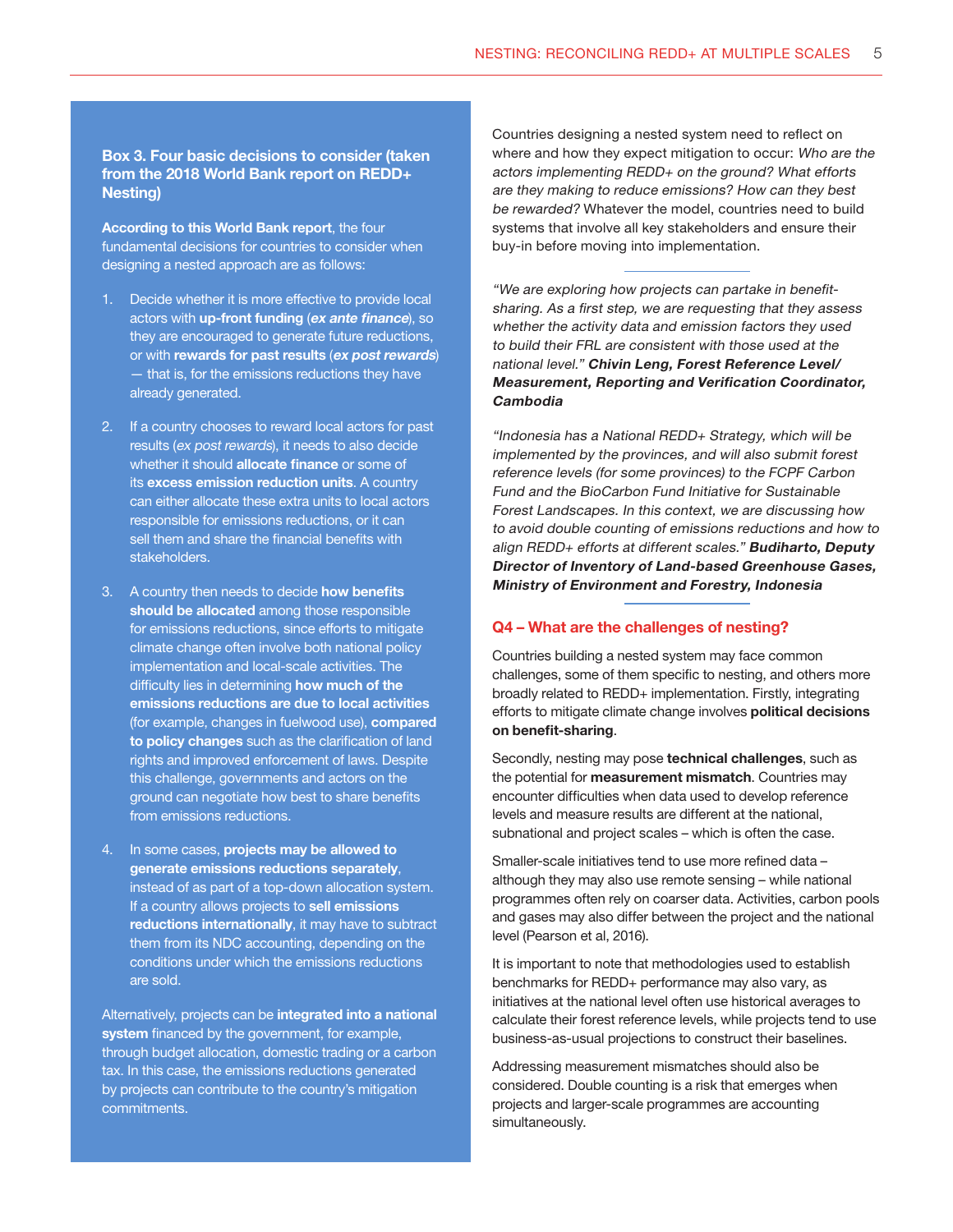"Assessing deforestation is straightforward, but assessing degradation is more challenging. Remote sensing, for example, might show a closed canopy cover, but not badly damaged undergrowth." Mohan Prasad Poudel, Undersecretary of REDD+ Implementation Centre, Ministry of Forests and Environment, Nepal

"One challenge is striking a balance between incentivizing carbon projects and achieving the country's NDC." Chivin Leng, Forest Reference Level/Measurement, Reporting and Verification Coordinator, Cambodia

"Most of the drivers of deforestation and forest degradation are outside the forest sector, notably agricultural expansion and infrastructure development. Hence, a challenge of mitigating emissions from forests is ensuring coordination between the different sectors." Khamsene Ounekham, Director of REDD+ Office, Department of Forestry, Ministry of Agriculture and Forestry, Lao PDR

### Box 4. Addressing technical challenges – Nepal case study

Nepal has submitted forest reference levels to the UNFCCC and the FCPF Carbon Fund, which is piloting results-based payments for REDD+ activities at the subnational level.

The Himalayan country is now facing a particular challenge: the technical assessment teams of both the UNFCCC and the FCPF Carbon Fund have noted that the reference levels that Nepal has submitted are not consistent in terms of their data sources and the methods used to assess degradation. In response, Nepal plans to use additional data and information to revise the national forest reference level and ensure consistency.

Further technical issues may arise if the country hosts local REDD+ projects in the future. Mohan Poudel, Undersecretary of REDD+ Implementation Centre at the Ministry of Forests and Environment in Nepal, considers that "projects should be consistent with the national forest reference level and with NDCs. This consistency is important to ensure coherent reporting [of emissions reductions], reduce the complexity of measurement, reporting and verification efforts, and bring down its costs."

#### Box 5. Integrating projects into the National REDD+ Strategy – Cambodia case study

Cambodia has submitted a forest reference level to the UNFCCC and is considering the possibility of applying for results-based payments schemes. In the meantime, it is also hosting three REDD+ projects at various stages of implementation. "As a country, we are not at a standstill until the Government receives finance from schemes such as the Green Climate Fund," says Chivin Leng, Forest Reference Level/ Measurement, Reporting and Verification Coordinator in Cambodia. "We are engaging bilateral mechanisms and carbon markets, instead."

Leng is referring to the Southern Cardamom Mountains project with the conservationist group Wildlife Alliance, spanning nearly 500,000 ha; the Keo Seima Protection Forest initiative with the Wildlife Conservation Society, spanning 292,690 ha, which sold its first emissions reductions to the Walt Disney Company in 2016; and the Prey Lang Forest project with the United States-based non-profit organization Conservation International Foundation and the Japanese general trading company Mitsui & Co., Ltd.

The projects had established their baselines before the country submitted its forest reference level to the UNFCCC, and Cambodia is currently exploring how best to align REDD+ baselines and measurement, reporting and verification systems at various levels to ensure emissions reductions are not double counted. To this end, the Government is sharing national data with smaller-scale initiatives to identify any data mismatches.

It is worth noting that Mitsui has publicly announced its plans to register the Prey Lang Forest project with the Joint Crediting Mechanism (JCM), a scheme promoted by the Japanese Government to mitigate climate change.

Cambodia is one of 17 countries to have signed the JCM partnership agreement with the Japanese authorities, meaning it can benefit from technologies and services for low-carbon development and distribute the generated emissions reductions among project members.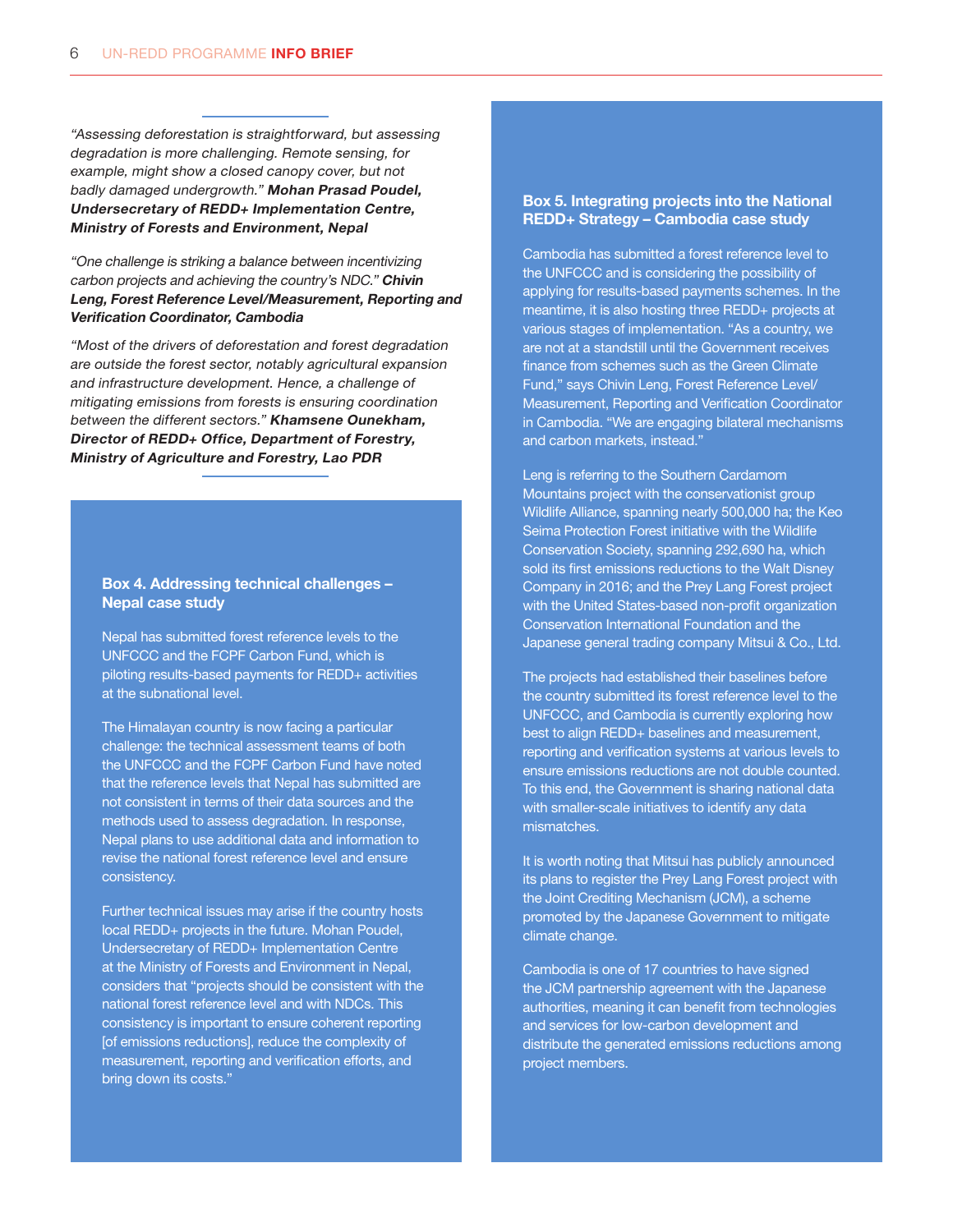### Box 6. Reconciling mitigation efforts at the subnational and national level – Indonesia case study

In Indonesia, authority on forest management and responsibility for REDD+ implementation lie at the province level, so the country is working to ensure that efforts at the subnational level contribute to national mitigation goals and to the country's eligibility for results-based payments. This is a form of nesting.

Establishing reference levels is one of the key issues that Indonesia is addressing as part of the process. "Some provinces have previously developed reference levels using their own methodologies, so our technical experts enter into talks with subnational counterparts to understand the approach they used and why," explains Wawan Gunawan, Head of Measurement, Reporting and Verification at the Ministry of Environment and Forestry in Indonesia. "Provinces can keep their own reference level, as long as it is welljustified from a technical perspective.'

In other instances, actors at both levels will compromise on a reference level that is neither as high as the one initially calculated by the province nor as low as the one estimated by the Government. "To obtain a win-win solution, we take into account historical emissions, but also current carbon stocks in the area," explains Gunawan, highlighting the importance of communication between stakeholders at different levels.

He continues: "Provinces may have different perceptions of the need to align mitigation efforts at multiple scales. Sometimes, for example, they want to grant land concessions to foster economic development, so we must help them understand that they should support national mitigation efforts instead."

Budiharto, the Deputy Director of the Inventory of Land-based Greenhouse Gases at the same ministry, takes a broader view of the issue of land management. For Budiharto, REDD+ is an opportunity to bring together the various sectors that directly or indirectly impact forests. "After all, many drivers of deforestation and forest degradation are outside the forest sector, including infrastructure development, agriculture and poverty."

## 3. CONCLUSION: REDD+ NESTING AS AN **OPPORTUNITY**

Ensuring that REDD+ efforts at a lower scale contribute to national mitigation objectives requires a concerted effort, from both a policy and a technical perspective. In many countries, nesting is instrumental to REDD+ implementation.

Beyond its benefits in terms of emissions reductions, REDD+ presents countries with the chance to leverage legal, political and financial opportunities in the land-use sector at an unprecedented scale, and to address broader land-use issues in their territories.

Countries across the Asia-Pacific region are starting to harness these opportunities by thinking strategically about how to get REDD+ implementation off the ground at scale and by understanding how performance at the smaller scale fits into the national system.

There is no one-size-fits-all formula to design and implement REDD+ nesting, because it depends on the national circumstances of each particular country. Ultimately, it is about engaging multiple actors at all levels and across diverse sectors to build more resilient landscapes and livelihoods.

## 4. REFERENCES

FAO (2018). [From reference levels to results reporting: REDD+](http://www.fao.org/3/CA0176EN/ca0176en.pdf)  [under the UNFCCC.](http://www.fao.org/3/CA0176EN/ca0176en.pdf) 2018 update. Rome. Food and Agriculture Organization of the United Nations (FAO).

Lee, Donna; Llopis, Pablo; Waterworth, Rob; Roberts, Geoff; Pearson, Tim (2018). Approaches to REDD+ Nesting: Lessons [Learned from Country Experiences.](http://documents.worldbank.org/curated/en/670171523647847532/pdf/Approaches-to-REDD-Nesting-Lessons-Learned-from-Country-Experiences.pdf) World Bank, Washington, D.C. World Bank.

Pearson T.R.H., Casarim F.M. and McMurray A. (2016). [Guidance Document: Options for Nesting REDD+ Projects](http://verra.org/wp-content/uploads/2016/07/Nesting-Options-1-Jul_Eng_final.pdf). Commissioned by Fundación Natura Colombia. Pp. 29.

Streck, Charlotte; Howard, Andrew; Rajão, Raoni. Contributions from Thiago Chagas (Climate Focus) and Donna Lee (2017). [Options for Enhancing REDD+ Collaboration in the Context of](https://climatefocus.com/publications/options-enhancing-redd-collaboration-context-article-6-paris-agreement)  [Article 6 of the Paris Agreement](https://climatefocus.com/publications/options-enhancing-redd-collaboration-context-article-6-paris-agreement). Meridian Institute.